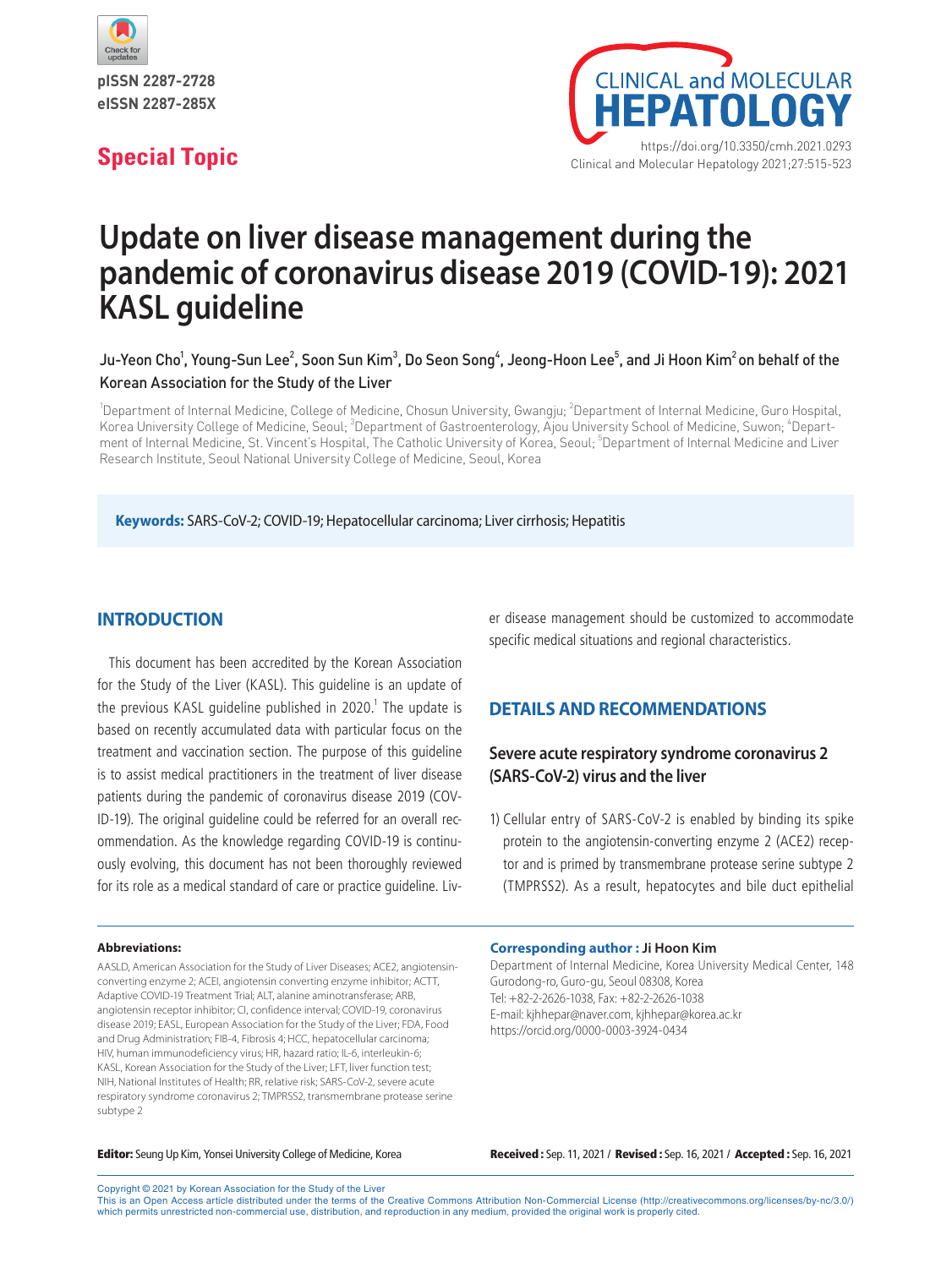

cells with increased expression of ACE2 and TMPRSS2 become target cells for viral infection.<sup>2</sup> SARS-CoV-2 has been detected in the hepatocyte cytoplasm with histological characteristic of viral infections.<sup>3</sup>

- 2) Abnormalities of liver function test (LFT)
	- a. Incidence rate:  $14-83\%^{4-7}$
	- b. Chronic liver disease can be affected by SARS-CoV-2 due to the primary toxicity of the virus to the liver, reactivation of antecedent chronic hepatitis virus, and damage caused by SARS-CoV-2 treatment.

 Remdesivir and tocilizumab, treatments for COVID-19, may lead to liver injury; however, this potential side effect rarely results in the cessation of the drugs.<sup>6</sup>

- c. Antithrombotic treatment in hospitalized COVID-19 patients may result in improved outcomes due to the increased risk of thromboembolic events in SARS-CoV-2 infection.<sup>8,9</sup>
- d. In a multicenter retrospective cohort study analyzing 874 COVID-19 patients in Korea, 362 patients (41.4%) showed abnormal LFT results. Among 130 patients with severe cases of COVID-19, 94 (72.3%) had LFT abnormality. Patients with abnormal liver function showed longer hospitalization period and higher mortality rate.<sup>10</sup>

#### **[Recommendations]**

1. Hospitalized COVID-19 patients should be monitored for liver functions. LFT abnormality does not contraindicate the use of experimental or off-label treatments for COVID-19. Patients treated with remdesivir or tocilizumab should be monitored regularly irrespective of baseline LFTs.

### **Management of outpatients with stable liver disease**

- 1) A large cohort study conducted in the UK (OpenSAFELY) confirmed increased COVID-19-related mortality rates in chronic liver disease patients (adjusted hazard ratio [HR], 1.75; 95% confidence interval  $\left[$ CI $\right]$ , 1.51–2.03).<sup>11</sup>
- 2) A cohort study including 2,780 COVID-19 patients reported significantly higher mortality rates in chronic liver disease patients (relative risk [RR], 2.8; 95% CI, 1.9–4.0) and cirrhotic patients (RR, 4.6; 95% CI, 2.6-8.3).<sup>12</sup>
- 3) Studies demonstrating the effectiveness of antiviral agents for hepatitis B or C (e.g., velpatasvir, ledipasvir, and tenofovir) against SARS-CoV-2 have been reported, but further evidence in clinical trials is needed. $13$
- 4) Based on a multicenter cohort observational study, alcoholic liver disease (HR, 2.42; 95% CI, 1.29–4.55), decompensated liver cirrhosis (HR, 2.91; 95% CI, 1.70–5.00) and hepatocellular carcinoma (HCC; HR, 3.31; 95% CI, 1.53–7.16) were independent risk factors for greater mortality in chronic liver disease patients with COVID-19.<sup>14</sup> Nonalcoholic fatty liver, as well as chronic hepatitis B and C were not significant factors associated with the overall mortality rates of COVID-19 patients.<sup>14</sup>
- 5) A multinational registry of chronic liver disease patients including 70 autoimmune hepatitis patients reported that autoimmune hepatitis patients do not show a higher risk of severe SARS-CoV-2 infections, when compared to other causes of chronic liver disease patients. Also, the risk of being admitted to the intensive care unit and the average mortality rate of autoimmune hepatitis patients were not significantly higher compared to the patients without liver disease. Interestingly, the use of immunosuppressant was not related to mortality in patients with autoimmune hepatitis.<sup>15</sup>

#### **[Recommendations]**

- 1. Patients receiving antiviral therapy for hepatitis B and C infection should continue medication.
- 2. Initiation of treatment for hepatitis B and C in patients without COVID-19 should not be limited.
- 3. Initiation of hepatitis C treatment for COVID-19 patients is not routinely warranted and can be deferred to post-COVID-19 recovery.

# **Management of patients with decompensated cirrhosis or waiting for a liver transplant**

- 1) High mortality rates were reported for COVID-19 patients with chronic liver disease.<sup>11,16</sup>
	- a. Two international reporting registries (COVID-Hep.net, CO-VIDCirrhosis.org) analyzed 152 chronic liver disease patients who tested positive for COVID-19 and discovered such patients to have a high mortality rate of 39.8%. The mortality rate was greater with an increase in Child-Pugh scores. Progression to hepatic decompensation in COVID-19 patients also resulted in an elevated mortality rate.<sup>16</sup>
	- b. A multicenter study of hospitalized cirrhotic patients who tested positive for COVID-19 reported an increased mortality rate compared to COVID-19 patients without cirrhosis matched for age and sex. However, the difference in the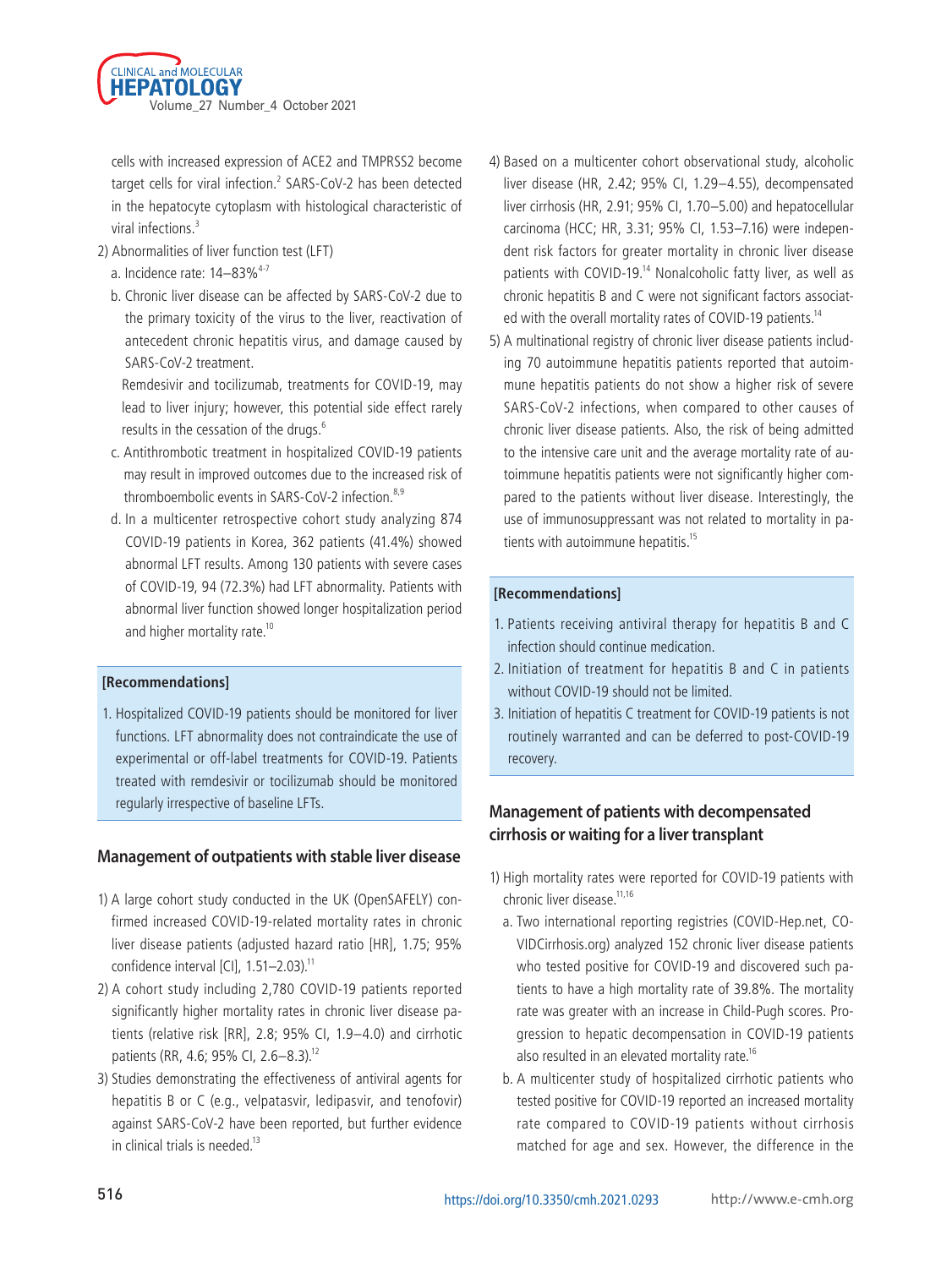mortality rate was not significant compared to cirrhotic patients without COVID-19<sup>17</sup>

- c. In a retrospective cohort study that analyzed COVID-19 patients in Korea, patients with a higher Fibrosis 4 (FIB-4) score (FIB-4 >4.95) resulted in a significantly increased mortality rate in patients who received respiratory support (adjusted HR, 2.784; 95% Cl, 1.691-4.585).<sup>18</sup>
- d. In another Korean study analyzing 1,005 COVID-19 patients, patients with liver cirrhosis had worse outcomes and higher mortality (HR, 2.86; 95% CI, 1.04–9.30). However, there were no significant differences in respiratory symptoms and clinical outcomes between COVID-19 patients who had underlying liver disease and those who did not.<sup>19</sup>
- 2) A US nationwide study reported that the number of cirrhosis hospitalizations decreased during the COVID-19 pandemic. Model for end-stage liver disease score at admission was lower during the early stages of the pandemic than the later period.<sup>20</sup> The hospital admission of cirrhotic patients may have been deferred by the pandemic due to the lack of medical resources. The indirect effects of COVID-19 regarding cirrhotic patients should be considered.

### **Liver transplantation and post-transplantation care**

- 1) According to existing studies, the innate immune response to SARS-CoV-2 exacerbates pulmonary injury and immunosuppression might have a protective role.<sup>5,21,22</sup>
- 2) Based on the research to date, although there is a greater risk for COVID-19 infection in liver transplant patients, this is not associated with an increased risk of mortality.
	- a. A prospective study of liver transplant patients during the Spain pandemic (from February 28 to April 7, 2020) reported that 111 patients were diagnosed with COVID-19, which is double the number of COVID-19 diagnoses in the general population adjusted for age and sex (standardized incidence ratio, 191.2%; 95% CI, 190.3–192.2%). However, the mortality rate (18%) of the liver transplant patients was significantly lower than that of the overall population (standardized mortality ratio, 95.5%; 95% CI, 94.2-96.8%).<sup>23</sup>
	- b. One hundred fifty-one liver transplant patients diagnosed with COVID-19 from two international registries (COVID-Hep registry and SECURE-Liver registry) were compared to COV-ID-19 patients without a history of liver transplantation using propensity score matching. Liver transplantation was not independently associated with an increase in mortality.<sup>24</sup>

#### **[Recommendations]**

- 1. Irrespective of the COVID-19 pandemic, liver transplantation should be conducted according to medical guidelines to minimize the risk of COVID-19 infection.
- 2. Minimizing the dose of immunosuppressants, especially anti-metabolites (azathioprine or mycophenolate), should be considered in liver transplant patients confirmed with COVID-19 infection. Individualized titration is necessary for immunosuppressants regarding both the severity of COVID-19 infection and the risk of rejection.

### **Use of immunosuppressants in liver disease**

- 1) Recent studies have reported a decrease in overall mortality when administering steroids on severe cases of COVID-19.<sup>25</sup>
- 2) A case-control study including 10 autoimmune hepatitis patients confirmed for COVID-19 on immunosuppressants from Italy reported similar clinical outcomes compared to non-immunosuppressed patients with COVID-19.<sup>26</sup>

#### **[Recommendations]**

1. Minimizing the dose of immunosuppressants in patients who are taking immunosuppressants and confirmed for COVID-19 infection, especially anti-metabolites (azathioprine or mycophenolate), should be considered. Individualized titration is needed for immunosuppressants regarding both the severity of COVID-19 infection and the risk for aggravation of liver disease.

# **Medication management and potential drug-drug interactions in COVID-19 patients**

- 1) Remdesivir is a US Food and Drug Administration (FDA)-approved drug for treating COVID-19.
	- a. Remdesivir is a nucleotide analogue with demonstrated activity against SARS-CoV-2 in human cell lines.<sup>27</sup>
	- b. Adaptive COVID-19 Treatment Trial (ACTT) reported a significant decrease in the recovery period of patients treated with remdesivir compared to the placebo group. Although not significant, the remdesivir group showed a slight improvement in survival rate compared to the placebo group.<sup>28,29</sup>
	- c. The US FDA approved the use of remdesivir in COVID-19 patients requiring hospitalization on October 22, 2020. The US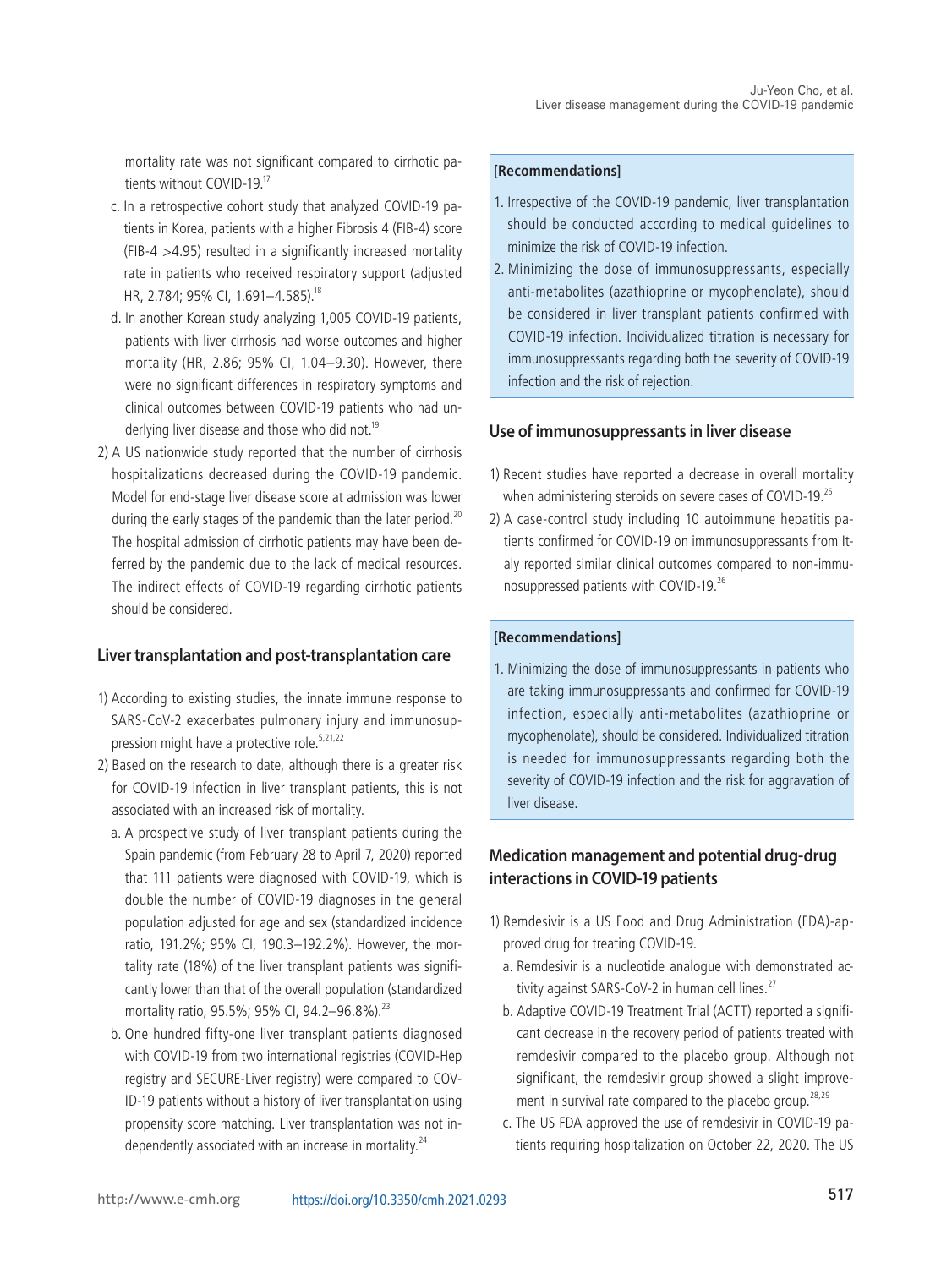

National Institutes of Health (NIH) recommends the use of remdesivir in patients with increased oxygen demand.<sup>30,31</sup>

- d. Remdesivir is administered intravenously 200 mg on day 1 of treatment, followed by a daily dose of 100 mg for 5 days.  $30,31$
- e. As the final reports of ACTT said no benefit was observed in patients on mechanical ventilation or ECMO, these patients are excluded from remdesivir treatment in Korea.<sup>32</sup>
- f. Adverse effects of remdesivir include nausea, vomiting, and increase in liver function. Regular follow-up of LFTs during treatment is recommended.<sup>30,33</sup>
- g. There are currently no existing research on the pharmacological differences of remdesivir in patients with chronic liver disease, including cirrhosis. The US FDA recommends discontinuing remdesivir treatment in case of more than 10-fold increase of ALT or acute hepatitis accompanied by the elevation of  $ALT$ .<sup>30</sup>
- 2) Monoclonal antibodies targeting the SARS-CoV-2 spike protein, bamlanivimab alone or casirivimab+imdevimab, have been approved for emergency use authorization by the US FDA in mild to moderate COVID-19 patients with a high risk for progression to severe COVID-19.34
- 3) Dexamethasone is recommended in COVID-19 patients with increased oxygen demand, as decreased mortality rates were reported with its use.
	- a. The RECOVERY trial reported a significantly increased survival rate in patients receiving 6 mg of dexamethasone daily by oral or intravenous methods for up to 10 days (RR, 0.83; 95% CI, 0.74-0.92;  $P<$ 0.001).<sup>25</sup>
- 4) Tocilizumab, an interleukin-6 (IL-6) inhibitor, did not improve the clinical course or survival rate in a double-blind, randomized controlled trial.<sup>35</sup> Also, phase 3 COVACTA trial did not show significant improvement in the clinical course or the survival rates.<sup>36</sup> However, studies with positive clinical results using IL-6 inhibitors have recently been reported.<sup>37</sup>
- 5) The use of lopinavir-ritonavir treatment in COVID-19 patients showed no benefit compared to standard care, and the treatment was halted prematurely in 13 patients (13.8%) due to adverse events.<sup>38</sup>
	- a. The US NIH currently does not recommend lopinavir/ritonavir or human immunodeficiency virus (HIV) protease inhibitors as COVID-19 treatments.<sup>38</sup>
- 6) Although SARS-CoV-2 inhibition with hydroxychloroquine has been demonstrated in vitro,<sup>39</sup> ineffective or harmful results in the clinical studies have led to NIH recommendations against its use.<sup>38</sup>
- 7) The US FDA has issued an emergency use authorization to al-

low convalescent plasma transfusion for severe COVID-19 treatment based on reports of potential benefit with its use.<sup>40,41</sup>

8) Angiotensin converting enzyme inhibitors (ACEIs) and angiotensin receptor inhibitors (ARBs) promote SARS-CoV-2 infection as they increase ACE2 expression, the target for the virus to enter cells.<sup>42</sup> Nevertheless, existing studies have reported that ACEI/ARB have cardio-pulmonary protective effects, and increased ACE2 expression can reduce acute lung injury. Therefore, there is not enough evidence to limit ACEI/ARB treatment in COVID-19 patients.<sup>43,44</sup>

#### **[Recommendations]**

- 1. Remdesivir is administered intravenously 200 mg on the first day of treatment, followed by a daily dose of 100 mg for 5 days in patients with increased oxygen demand.
- 2. Remdesivir treatment should be halted if more than a 10 fold increase of alanine aminotransferase (ALT) is present or if liver inflammation is present with the elevation of ALT.
- 3. Dexamethasone 6 mg daily by oral or intravenous methods for up to 10 days is recommended in severe COVID-19 patients with increased oxygen demand or those on mechanical ventilation.
- 4. Recommendations against the use of lopinavir/ritonavir or HIV protease inhibitors as COVID-19 treatments are ensued based on current research.
- 5. Hydroxychloroquine treatment with or without azithromycin may bring about serious side effects; therefore, its use is not recommended.
- 6. Treatment with tocilizumab, an IL-6 inhibitor, warrants caution as controversial studies are being reported.
- 7. Patients with ACEI/ARB medication are recommended to continue treatment.

# **COVID-19 vaccination strategies in chronic liver disease patients**

- 1) SARS-CoV-2 enters the host cell by attaching its spike protein to the ACE2 receptor. Hence, vaccine research and development have been focused on inducing an immune response against the viral spike protein of SARS-CoV-2.
- 2) Several vaccines differing in the target and delivery methods have been successfully developed, of which mRNA vaccine and virus-vector vaccine are the most prominent. Currently, four COVID-19 vaccines have been approved by the Korean Ministry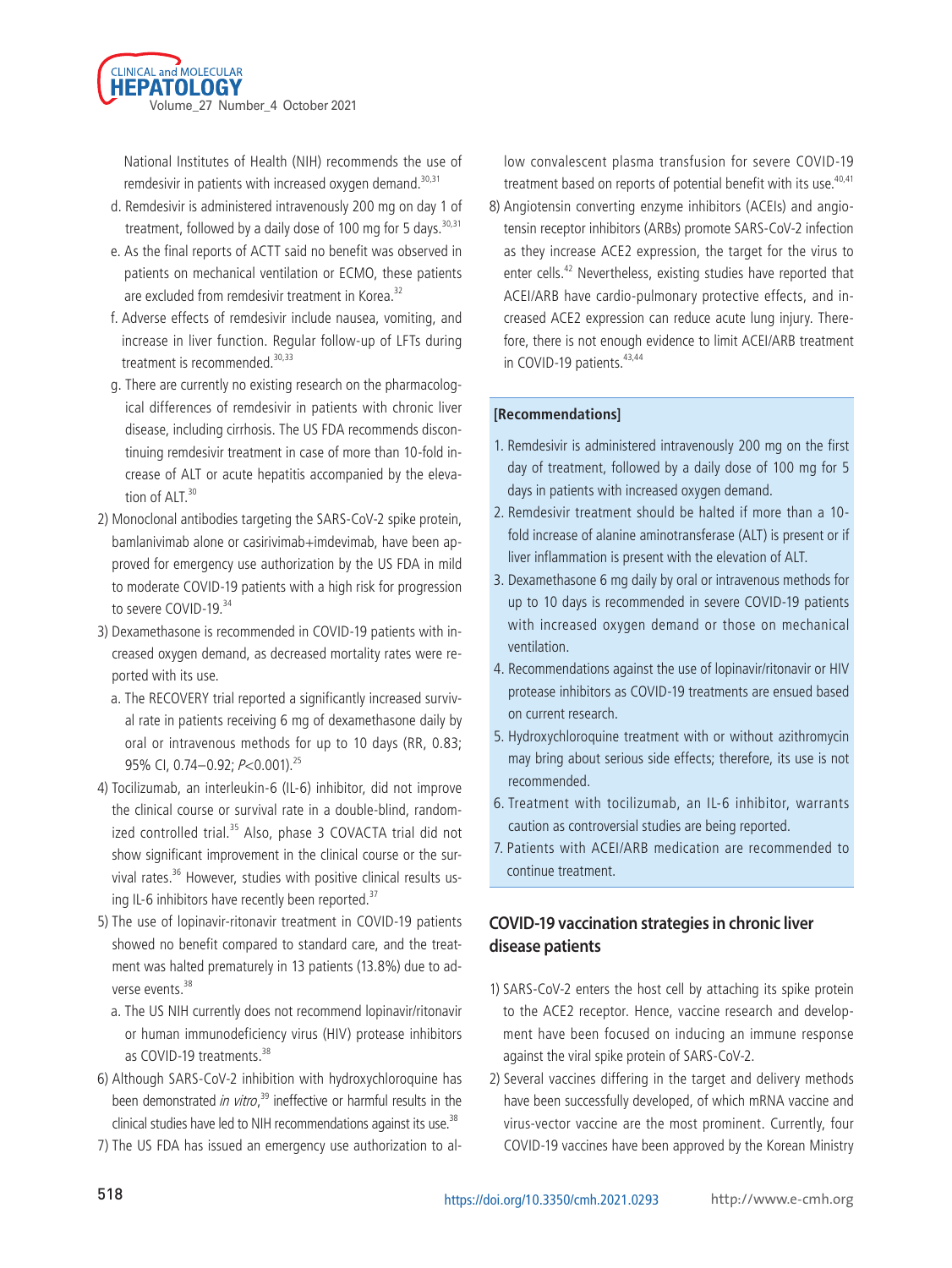of Food and Drug Safety; AstraZeneca, Johnson & Johnson/ Janssen, Pfizer, and Moderna COVID-19 vaccines.<sup>45</sup> All of these vaccines have been approved by both the US FDA and the European Medicines Agency, except for the AstraZeneca COV-ID-19 vaccine, which is yet to be approved for use by the US FDA.

- 3) The AstraZeneca COVID-19 vaccine uses a modified version of a chimpanzee adenovirus (ChAdOx1) containing the full-length, codon-optimized gene encoding the spike protein of the SARS-CoV-2. After the vaccination, the assembled surface antigen of the spike protein induces an immune response against the SARS-CoV-2 to develop protective neutralizing antibodies.
	- a. Phase 3 clinical trials of the AstraZeneca COVID-19 vaccine resulting in an average vaccine efficacy of 70.4% without a serious safety event led to its approval for emergency use in the UK.46
	- b. A large phase 3 trial of the AstraZeneca COVID-19 vaccine in the United States reported a vaccine efficacy of 79% in decreasing the symptoms of COVID-19 which increased to 100% in preventing severe COVID-19. In people over the age of 65 years, the protective effect was reported as  $80\%$ .<sup>47</sup>
	- c. Phase 3 trials of the AstraZeneca COVID-19 vaccine excluded chronic liver disease patients and alcoholics.<sup>48</sup>
- 4) Johnson & Johnson/Janssen COVID-19 vaccine uses the adenovirus 26 vector to deliver the genes necessary for assembling the SARS-CoV-2 spike protein. Unlike other vaccines developed, only one dose of vaccination is required with the Johnson & Johnson/Janssen COVID-19 vaccine.
	- a. A phase 3 trial of the Johnson & Johnson/Janssen COVID-19 vaccine, including about 40,000 participants, reported a vaccine efficacy of 66.9% on day 14 and 66.1% on day 28. The vaccine efficacy for preventing the development of severe COVID-19 was 76.7% on day 14 and 85.4% on day 28.49
	- b. The proportion of chronic liver disease patients included in the trial was 0.5% (207 of 43,783).<sup>49</sup>
- 5) Pfizer and Moderna COVID-19 vaccines are based on the SARS-CoV-2 spike protein encoded by mRNA in lipid nanoparticles. The assembly of a stabilized spike protein antigen in its pre-fusion form induces an immune response in vivo.
	- a. The Pfizer COVID-19 vaccine proved a vaccine efficacy of 95% without safety concerns in phase 3 clinical trials. The proportion of chronic liver disease patients included in the trial was 0.6% (217 of 37,706).<sup>48</sup>
	- b. The Moderna COVID-19 vaccine proved a vaccine efficacy of 94.1% without safety concerns in phase 3 clinical trials. The

proportion of chronic liver disease patients included in the trial was 0.6% (196 of 30,357).

- 6) Thrombotic events, including cerebral venous sinus thrombosis, have been reported with the administration of the AstraZeneca COVID-19 vaccine and Johnson & Johnson/Janssen COVID-19 vaccine.<sup>50,51</sup>
	- a. Although the exact pathogenesis has not been confirmed, the leakage of DNA from the adenovirus infected cells binding to platelet factor 4 seem to trigger the production of auto-antibodies<sup>50,52,53</sup>
	- b. The incidence of thrombotic events developed 5 to 24 days after the first vaccination of the AstraZeneca COVID-19 vaccine. The risk for developing severe adverse events was greater in the age group of 20–29 years (1.1 cases per 100,000 persons) compared to the age group of 60–69 years (0.2 cases per 100,000 persons).<sup>52,54</sup> The analysis of 281,264 AstraZeneca COVID-19 vaccinees in Denmark and Norway reported 59 cases of venous thromboembolism, which was 11 cases greater than the expected 30 cases per 100,000 persons.<sup>55</sup> With the Johnson & Johnson/Janssen COVID-19 vaccine, thrombotic events developed 6 to 13 days after the first vaccination, and the incidence was predominant in those between the ages of 18 and 48 years.<sup>50</sup>
	- c. Public Health England recommends seeking medical advice if the following symptoms develop after vaccination.<sup>56</sup>
		- A new, severe headache which is not relieved by painkillers or gets worse
		- A headache which worsens when lying down or bending over
		- Headache accompanied by blurred vision, nausea and vomiting, aphasia, weakness, drowsiness, or seizure
		- Development of petechiae or bleeding
		- Shortness of breath, chest pain, edema of the lower extremities, or persistent abdominal pain
	- d. Although there is a risk of thrombotic events with COVID-19 vaccines, the greater benefits of vaccination has led to the recommendations of active vaccination. However, additional risk and benefit analyses of the AstraZeneca and Johnson & Johnson/Janssen COVID-19 vaccines must be conducted in people under the age of 30 years.
- 7) The impaired innate and acquired immunity of severe liver disease patients results in decreased response to any vaccination.<sup>57</sup> Studies have reported increased vaccine efficacy when doubling the dose of hepatitis B vaccination in cirrhotic patients. No research has been conducted regarding the administration of an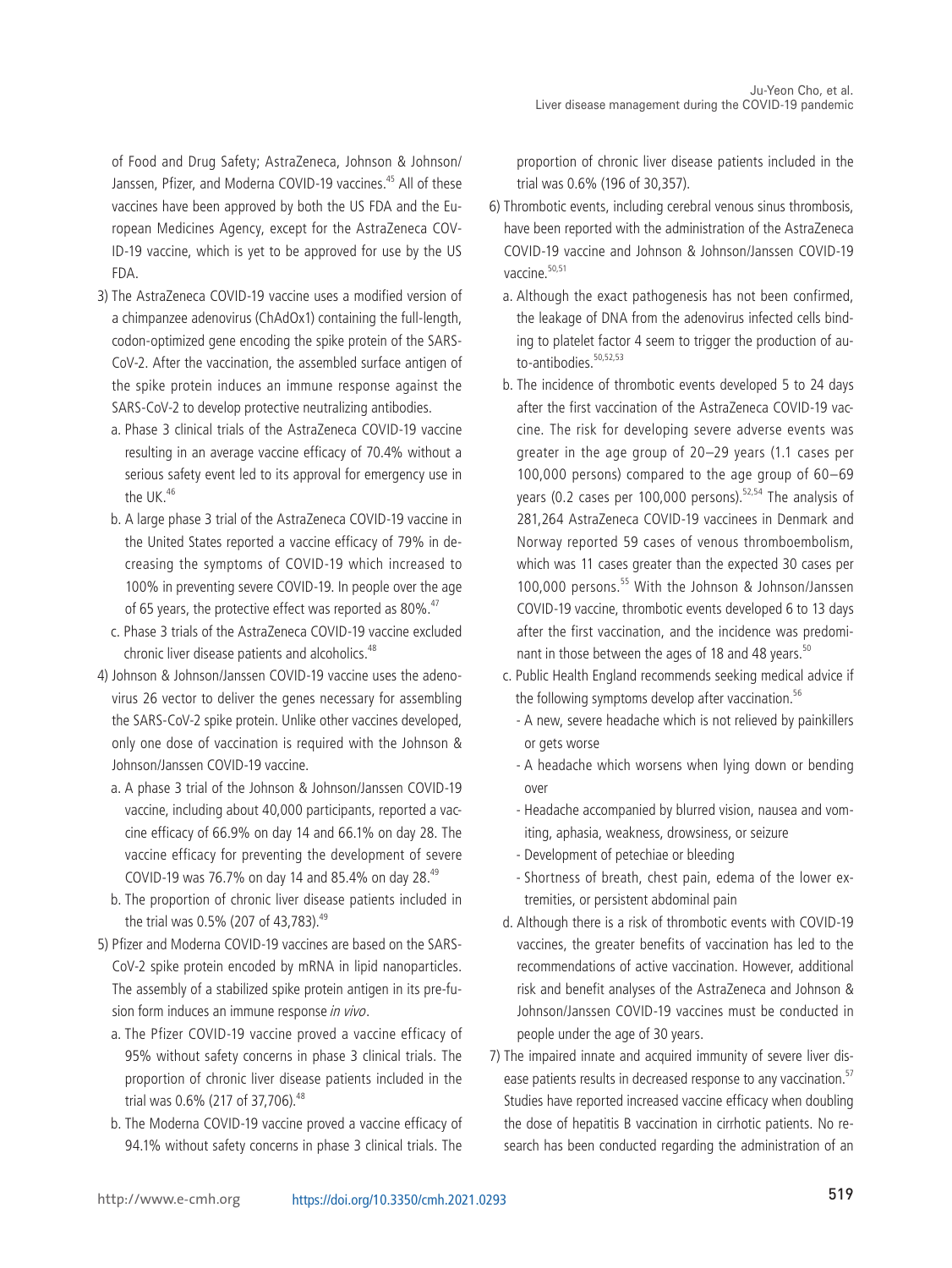

increased dose of the COVID-19 vaccine, and doubling the dose or frequency is not recommended in cirrhotic patients.<sup>58,59</sup>

- 8) The safety and efficacy of the COVID-19 vaccine in chronic liver disease patients have not been fully elucidated. However, the European Association for the Study of the Liver (EASL) recommends vaccination early as possible in chronic liver disease patients, as there is a greater risk of severe COVID-19.<sup>60</sup> The American Association for the Study of Liver Diseases (AASLD) recommends the administration of mRNA vaccines in chronic liver disease patients.<sup>61</sup> Additional research should be conducted regarding the safety and vaccine efficacy of vaccines in chronic liver diseases, including decompensated liver cirrhosis, and the risk and benefit of vaccination must be further evaluated.
- 9) Research regarding the superiority of adenovirus-vector vaccine or mRNA-based vaccine in chronic liver disease patients has yet to be conducted. Clinical trials of the COVID-19 vaccines included only a small proportion of chronic liver disease patients (0.5–0.6%), and sub-group analyses have not been reported.48,49,62 Although studies have found that adenovirus-vector vaccines in chronic hepatitis C patients are safe, there are concerns regarding the use of adenovirus-vector vaccines in immune-compromised patients, including chronic liver disease patients, and further research is required.<sup>63,64</sup>
- 10) Data regarding the safety and effectiveness of the COVID-19 vaccines in liver transplant patients is limited. Although it is not recommended to vaccinate transplant patients with live vaccines, as the adenovirus-vector or the mRNA vaccines cannot replicate, the EASL, the AASLD, and the Korean Society for Transplantation recommend the administration of COV-ID-19 vaccines in this population.<sup>60,65,66</sup> The AASLD recommends vaccination at least 3 months after transplantation when immunosuppression is lower and the patient is stable. However, vaccination can be undertaken as early as 6 weeks post-transplant if there is a greater risk for other comorbidities during a pandemic.
- 11) Continuous research regarding the safety and efficacy of the COVID-19 vaccine should be conducted in patients with chronic liver disease.

#### **[Recommendations]**

1. COVID-19 vaccination should be prioritized for chronic liver disease and liver transplant patients. The patients should be monitored for any development of adverse events.

- 2. Chronic hepatitis B and C patients should not withhold their medications while receiving COVID-19 vaccines. Treatment for HCC should be continued during the COVID-19 vaccinations.
- 3. Although COVID-19 vaccines pose the risk of thrombotic events, the greater benefits of vaccination have led to the recommendations for active vaccination.
- 4. Patients with a history of recent infection or symptoms, such as fever, should be vaccinated after achieving medical stability.
- 5. All chronic liver disease and liver transplant patients, including vaccinated recipients, should continue to adhere to infection prevention and control guidelines and also practice social distancing.

#### **Authors' contribution**

Manuscript preparation and article reviews: Cho JY, Lee YS, Kim SS, Song DS, Lee JH, Kim JH. All authors revised and approved the final version of the manuscript.

#### **Conflicts of Interest**

The authors have no conflicts to disclose.

#### **REFERENCES**

- 1. Cho JY, Kim SS, Lee YS, Song DS, Lee JH, Kim JH. Management of liver diseases during the pandemic of coronavirus disease-19. Clin Mol Hepatol 2020;26:243-250.
- 2. Hoffmann M, Kleine-Weber H, Schroeder S, Krüger N, Herrler T, Erichsen S, et al. SARS-CoV-2 cell entry depends on ACE2 and TM-PRSS2 and is blocked by a clinically proven protease inhibitor. Cell 2020;181:271-280.e8.
- 3. Wang Y, Liu S, Liu H, Li W, Lin F, Jiang L, et al. SARS-CoV-2 infection of the liver directly contributes to hepatic impairment in patients with COVID-19. J Hepatol 2020;73:807-816.
- 4. Chen N, Zhou M, Dong X, Qu J, Gong F, Han Y, et al. Epidemiological and clinical characteristics of 99 cases of 2019 novel coronavirus pneumonia in Wuhan, China: a descriptive study. Lancet 2020;395:507-513.
- 5. Huang C, Wang Y, Li X, Ren L, Zhao J, Hu Y, et al. Clinical features of patients infected with 2019 novel coronavirus in Wuhan, China. Lancet 2020;395:497-506.
- 6. Zhang C, Shi L, Wang FS. Liver injury in COVID-19: management and challenges. Lancet Gastroenterol Hepatol 2020;5:428-430.
- 7. Xu L, Liu J, Lu M, Yang D, Zheng X. Liver injury during highly patho-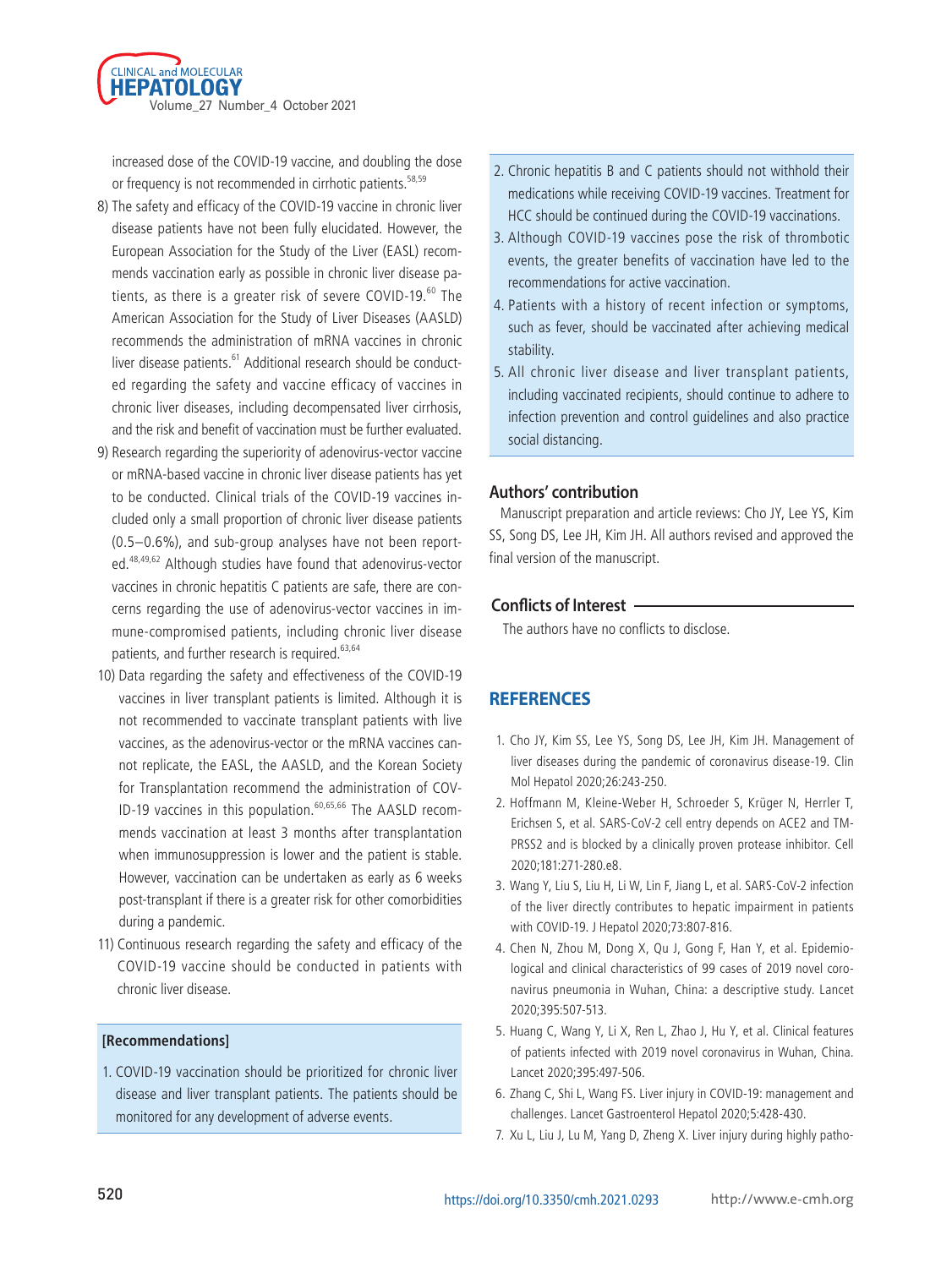genic human coronavirus infections. Liver Int 2020;40:998-1004.

- 8. Bikdeli B, Madhavan MV, Jimenez D, Chuich T, Dreyfus I, Driggin E, et al. COVID-19 and thrombotic or thromboembolic disease: implications for prevention, antithrombotic therapy, and follow-up: JACC state-of-the-art review. J Am Coll Cardiol 2020;75:2950-2973.
- 9. Paranjpe I, Fuster V, Lala A, Russak AJ, Glicksberg BS, Levin MA, et al. Association of treatment dose anticoagulation with in-hospital survival among hospitalized patients with COVID-19. J Am Coll Cardiol 2020;76:122-124.
- 10. Song JE, Kang MK, Lee YR, Lee CH, Park JG, Kweon YO, et al. Multicenter analysis of clinical features and prognosis of COVID-19 patients with hepatic impairment. Gut Liver 2021;15:606-615.
- 11. Williamson EJ, Walker AJ, Bhaskaran K, Bacon S, Bates C, Morton CE, et al. Factors associated with COVID-19-related death using OpenSAFELY. Nature 2020;584:430-436.
- 12. Singh S, Khan A. Clinical characteristics and outcomes of coronavirus disease 2019 among patients with preexisting liver disease in the United States: a multicenter research network study. Gastroenterology 2020;159:768-771.e3.
- 13. Lens S, Miquel M, Mateos-Muñoz B, García-Samaniego J, Forns X. SARS-CoV-2 in patients on antiviral HBV and HCV therapy in Spain. J Hepatol 2020;73:1262-1263.
- 14. Kim D, Adeniji N, Latt N, Kumar S, Bloom PP, Aby ES, et al. Predictors of outcomes of COVID-19 in patients with chronic liver disease: US multi-center study. Clin Gastroenterol Hepatol 2021;19:1469- 1479.e19.
- 15. Marjot T, Buescher G, Sebode M, Barnes E, Barritt AS 4th, Armstrong MJ, et al. SARS-CoV-2 infection in patients with autoimmune hepatitis. J Hepatol 2021;74:1335-1343.
- 16. Moon AM, Webb GJ, Aloman C, Armstrong MJ, Cargill T, Dhanasekaran R, et al. High mortality rates for SARS-CoV-2 infection in patients with pre-existing chronic liver disease and cirrhosis: preliminary results from an international registry. J Hepatol 2020;73:705- 708.
- 17. Bajaj JS, Garcia-Tsao G, Biggins SW, Kamath PS, Wong F, McGeorge S, et al. Comparison of mortality risk in patients with cirrhosis and COVID-19 compared with patients with cirrhosis alone and CO-VID-19 alone: multicentre matched cohort. Gut 2021;70:531-536.
- 18. Park JG, Kang MK, Lee YR, Song JE, Kim NY, Kweon YO, et al. Fibrosis-4 index as a predictor for mortality in hospitalised patients with COVID-19: a retrospective multicentre cohort study. BMJ Open 2020;10:e041989.
- 19. Lee YR, Kang MK, Song JE, Kim HJ, Kweon YO, Tak WY, et al. Clinical outcomes of coronavirus disease 2019 in patients with preexisting liver diseases: a multicenter study in South Korea. Clin Mol Hepatol 2020;26:562-576.
- 20. Mahmud N, Hubbard RA, Kaplan DE, Serper M. Declining cirrhosis hospitalizations in the wake of the COVID-19 pandemic: a national

cohort study. Gastroenterology 2020;159:1134-1136.e3.

- 21. D'Antiga L. Coronaviruses and immunosuppressed patients: the facts during the third epidemic. Liver Transpl 2020;26:832-834.
- 22. Mehta P, McAuley DF, Brown M, Sanchez E, Tattersall RS, Manson JJ, et al. COVID-19: consider cytokine storm syndromes and immunosuppression. Lancet 2020;395:1033-1034.
- 23. Colmenero J, Rodríguez-Perálvarez M, Salcedo M, Arias-Milla A, Muñoz-Serrano A, Graus J, et al. Epidemiological pattern, incidence, and outcomes of COVID-19 in liver transplant patients. J Hepatol 2021;74:148-155.
- 24. Webb GJ, Marjot T, Cook JA, Aloman C, Armstrong MJ, Brenner EJ, et al. Outcomes following SARS-CoV-2 infection in liver transplant recipients: an international registry study. Lancet Gastroenterol Hepatol 2020;5:1008-1016.
- 25. RECOVERY Collaborative Group, Horby P, Lim WS, Emberson JR, Mafham M, Bell JL, et al. Dexamethasone in hospitalized patients with Covid-19. N Engl J Med 2021;384:693-704.
- 26. Gerussi A, Rigamonti C, Elia C, Cazzagon N, Floreani A, Pozzi R, et al. Coronavirus disease 2019 (COVID-19) in autoimmune hepatitis: a lesson from immunosuppressed patients. Hepatol Commun 2020;4:1257-1262.
- 27. Wang M, Cao R, Zhang L, Yang X, Liu J, Xu M, et al. Remdesivir and chloroquine effectively inhibit the recently emerged novel coronavirus (2019-nCoV) in vitro. Cell Res 2020;30:269-271.
- 28. Goldman JD, Lye DCB, Hui DS, Marks KM, Bruno R, Montejano R, et al. Remdesivir for 5 or 10 days in patients with severe Covid-19. N Engl J Med 2020;383:1827-1837.
- 29. Beigel JH, Tomashek KM, Dodd LE, Mehta AK, Zingman BS, Kalil AC, et al. Remdesivir for the treatment of Covid-19 - final report. N Engl J Med 2020;383:1813-1826.
- 30. Sarges P, Steinberg JM, Lewis JH. Drug-induced liver injury: highlights from a review of the 2015 literature. Drug Saf 2016;39:801- 821.
- 31. Kullak-Ublick GA, Andrade RJ, Merz M, End P, Benesic A, Gerbes AL, et al. Drug-induced liver injury: recent advances in diagnosis and risk assessment. Gut 2017;66:1154-1164.
- 32. National Medical Center. Administration and management of Veklury (remdesivir) for medical facilities (ver. 07). National Medical Center web site, <https://www.nmc.or.kr/mdntf/bbs/B0000062/ view.do?nttId=10845&menuNo=50000>. Accessed 16 Sep 2021.
- 33. Montastruc F, Thuriot S, Durrieu G. Hepatic disorders with the use of remdesivir for coronavirus 2019. Clin Gastroenterol Hepatol 2020;18:2835-2836.
- 34. Saviano A, Wrensch F, Ghany MG, Baumert TF. Liver disease and coronavirus disease 2019: from pathogenesis to clinical care. Hepatology 2021;74:1088-1100.
- 35. Stone JH, Frigault MJ, Serling-Boyd NJ, Fernandes AD, Harvey L, Foulkes AS, et al. Efficacy of tocilizumab in patients hospitalized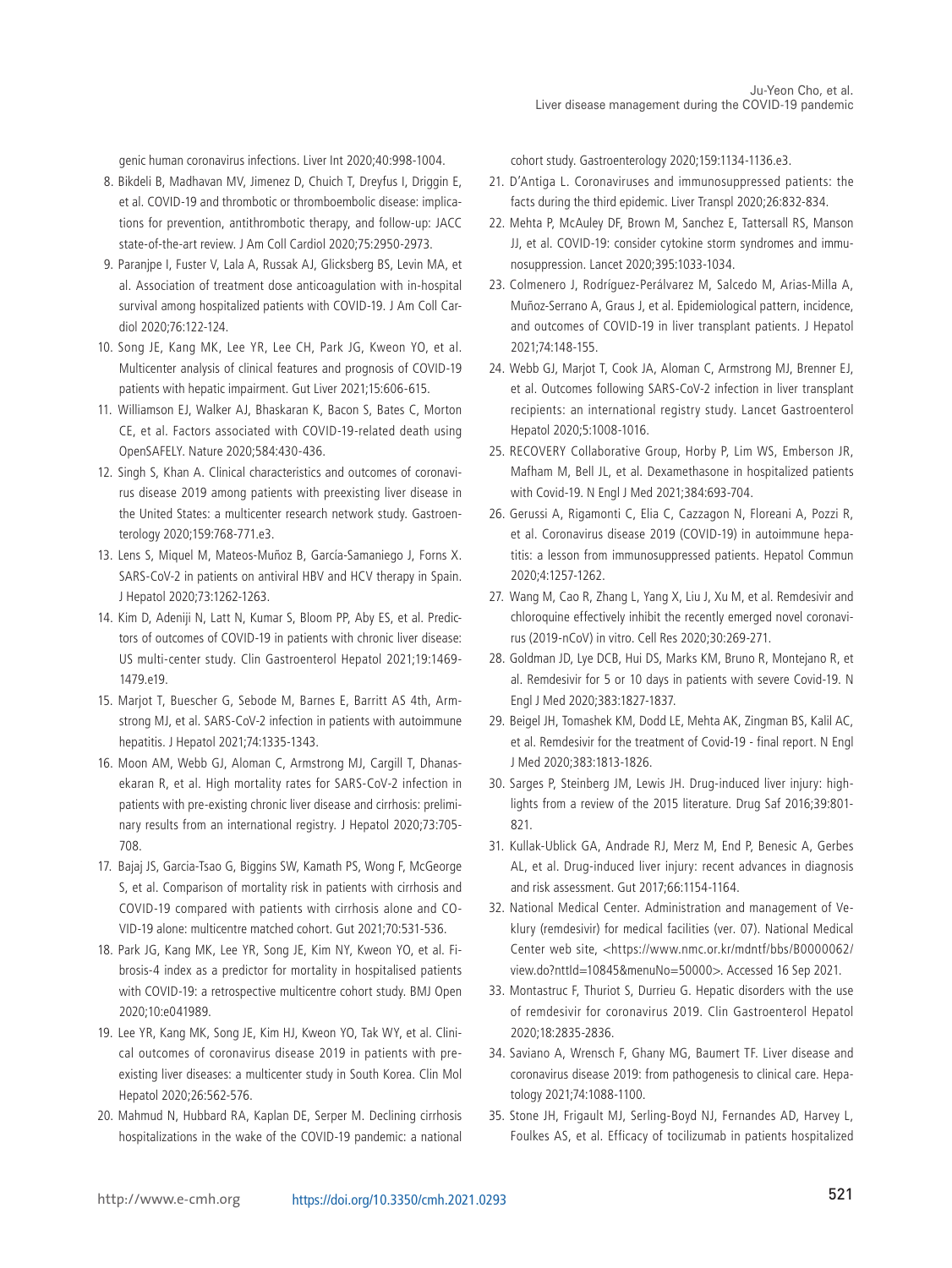

with Covid-19. N Engl J Med 2020;383:2333-2344.

- 36. Björnsson ES. Hepatotoxicity by drugs: the most common implicated agents. Int J Mol Sci 2016;17:224.
- 37. REMAP-CAP Investigators, Gordon AC, Mouncey PR, Al-Beidh F, Rowan KM, Nichol AD, et al. Interleukin-6 receptor antagonists in critically Ill patients with Covid-19. N Engl J Med 2021;384:1491-1502.
- 38. Cao B, Wang Y, Wen D, Liu W, Wang J, Fan G, et al. A trial of lopinavir-ritonavir in adults hospitalized with severe Covid-19. N Engl J Med 2020;382:1787-1799.
- 39. Yao X, Ye F, Zhang M, Cui C, Huang B, Niu P, et al. In vitro antiviral activity and projection of optimized dosing design of hydroxychloroquine for the treatment of severe acute respiratory syndrome coronavirus 2 (SARS-CoV-2). Clin Infect Dis 2020;71:732-739.
- 40. Joyner MJ, Bruno KA, Klassen SA, Kunze KL, Johnson PW, Lesser ER, et al. Safety update: COVID-19 convalescent plasma in 20,000 hospitalized patients. Mayo Clin Proc 2020;95:1888-1897.
- 41. Shen C, Wang Z, Zhao F, Yang Y, Li J, Yuan J, et al. Treatment of 5 critically Ill patients with COVID-19 with convalescent plasma. JAMA 2020;323:1582-1589.
- 42. Fang L, Karakiulakis G, Roth M. Are patients with hypertension and diabetes mellitus at increased risk for COVID-19 infection? Lancet Respir Med 2020;8:e21.
- 43. Vaduganathan M, Vardeny O, Michel T, McMurray JJV, Pfeffer MA, Solomon SD. Renin-angiotensin-aldosterone system inhibitors in patients with Covid-19. N Engl J Med 2020;382:1653-1659.
- 44. Guo J, Huang Z, Lin L, Lv J. Coronavirus disease 2019 (COVID-19) and cardiovascular disease: a viewpoint on the potential influence of angiotensin-converting enzyme inhibitors/angiotensin receptor blockers on onset and severity of severe acute respiratory syndrome coronavirus 2 infection. J Am Heart Assoc 2020;9:e016219.
- 45. COVID-19 Vaccination Reponse Promotion. COVID-19 vaccination guideline (helathcare personnel). COVID-19 Vaccination Reponse Promotion web site, <https://ncv.kdca.go.kr/boardDownload.es? bid=0035&list\_no=299&seq=1>. Accessed 16 Sep 2021.
- 46. Voysey M, Clemens SAC, Madhi SA, Weckx LY, Folegatti PM, Aley PK, et al. Safety and efficacy of the ChAdOx1 nCoV-19 vaccine (AZD1222) against SARS-CoV-2: an interim analysis of four randomised controlled trials in Brazil, South Africa, and the UK. Lancet 2021;397:99-111.
- 47. ClinicalTrials.gov. Phase III double-blind, placebo-controlled study of AZD1222 for the prevention of COVID-19 in adults. ClinicalTrials.gov web site, <https://clinicaltrials.gov/ct2/show/NCT04516746?term= NCT04516746&draw=2&rank=1>. Aaccessed 16 Sep 2021
- 48. Marjot T, Webb GJ, Barritt AS, Ginès P, Lohse AW, Moon AM, et al. SARS-CoV-2 vaccination in patients with liver disease: responding to the next big question. Lancet Gastroenterol Hepatol 2021;6:156- 158.
- 49. U.S. Food & Drug Administration (FDA). Janssen. FDA Briefing Docu-

ment: Johnson &Johnson/Janssen COVID-19 Vaccine. Vaccines and Related Biological Products Advisory Committee Meeting. FDA web site, <https://www.fda.gov/media/146217/download>. Accessed 16 Sep 2021.

- 50. Centers for Disease Control and Prevention (CDC). Reports of cerebral venous sinus thrombosis with thrombocytopenia after Janssen COVID-19 vaccine. CDC web site, <https://www.cdc.gov/vaccines/ acip/meetings/downloads/slides-2021-04/03-COVID-Shimabukuro-508.pdf>. Accessed 16 Sep 2021.
- 51. ITV. AstraZeneca vaccine: timeline of what's happened since European countries suspended use of Covid jab. ITV web sit, <https:// www.itv.com/news/2021-04-07/astrazeneca-vaccine-timeline-ofwhats-happened-since-european-countries-suspended-use-ofcovid-jab>. Accessed 16 Sep 2021.
- 52. Furie KL, Cushman M, Elkind MSV, Lyden PD, Saposnik G; American Heart Association/American Stroke Association Stroke Council Leadership. Diagnosis and management of cerebral venous sinus thrombosis with vaccine-induced immune thrombotic thrombocytopenia. Stroke 2021;52:2478-2482.
- 53. Greinacher A, Thiele T, Warkentin TE, Weisser K, Kyrle PA, Eichinger S. Thrombotic thrombocytopenia after ChAdOx1 nCov-19 vaccination. N Engl J Med 2021;384:2092-2101.
- 54. Hunter PR. Thrombosis after covid-19 vaccination. BMJ 2021;373:n958.
- 55. Notarnicola A, Barsotti S, Näsman L, Tang Q, Holmqvist M, Lundberg IE, et al. Evaluation of risk factors and biomarkers related to arterial and venous thrombotic events in idiopathic inflammatory myopathies. Scand J Rheumatol 2021;52:390-397.
- 56. GOV.UK. Guidance: covid-19 vaccination and blood clotting. GOV. UK web site, <https://www.gov.uk/government/publications/covid-19-vaccination-and-blood-clotting/covid-19-vaccination-and-bloodclotting>. Accessed 16 Sep 2021.
- 57. Bonnel AR, Bunchorntavakul C, Reddy KR. Immune dysfunction and infections in patients with cirrhosis. Clin Gastroenterol Hepatol 2011;9:727-738.
- 58. Bonazzi PR, Bacchella T, Freitas AC, Osaki KT, Lopes MH, Freire MP, et al. Double-dose hepatitis B vaccination in cirrhotic patients on a liver transplant waiting list. Braz J Infect Dis 2008;12:306-309.
- 59. Pascasio JM, Aoufi S, Gash A, Sousa JM, Perea R, Sayago M, et al. Response to a vaccination schedule with 4 doses of 40 microg against hepatitis B virus in cirrhotic patients evaluated for liver transplantation. Transplant Proc 2008;40:2943-2945.
- 60. Cornberg M, Buti M, Eberhardt CS, Grossi PA, Shouval D. EASL position paper on the use of COVID-19 vaccines in patients with chronic liver diseases, hepatobiliary cancer and liver transplant recipients. J Hepatol 2021;74:944-951.
- 61. Fix OK, Hameed B, Fontana RJ, Kwok RM, McGuire BM, Mulligan DC, et al. Clinical best practice advice for hepatology and liver transplant providers during the COVID-19 pandemic: AASLD expert